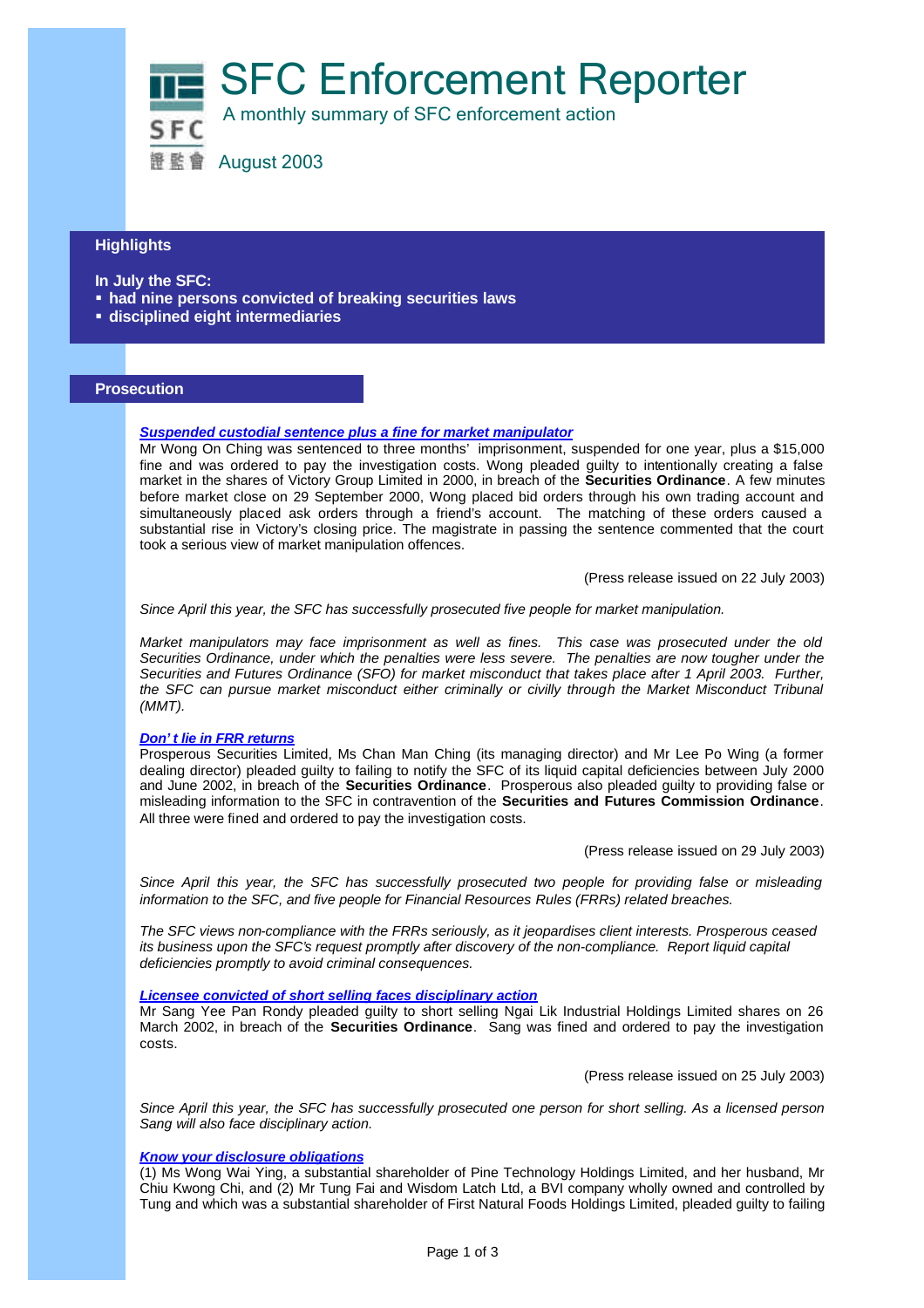

to report their trades on time under the **Securities (Disclosure of Interests) Ordinance** (SDIO). All four were fined and ordered to pay the investigation costs.

(Press releases issued on 15 and 8 July 2003 respectively)

*Since April this year, the SFC has successfully prosecuted seven people for breaches of listed company securities disclosure laws.*

*The SFO having been in force since 1 April 2003, all market participants should now be aware of the changes to the securities disclosure laws under it. People who previously under the old law did not have to disclose may now come under an obligation to disclose. If you are in any doubt, seek professional advice. Ignorance of the new law is no excuse.*

## **Discipline**

#### *Don't trade a suspended stock*

Whilst trading in the shares of Cheung Wah Development Company Ltd (now known as Softbank Investment International (Strategic) Ltd) was suspended, Get Nice Investment Limited, in breach of the HKEx **Rules of the Exchange**, arranged for Cheung Wah shares to be transferred from a third party to a client on 17 January 2000. Get Nice's credit controls and audit trail were also found to be deficient. Get Nice and its directors, Mr Hung Hong Man and Mr Shum Kin Wai Frankie were reprimanded. Hung directed staff to arrange for the offmarket transfer in question, and Shum was responsible for supervising Get Nice's regulated business.

(Press release issued on 30 July 2003)

*Trading suspensions are often the result of a disorderly or unequally informed market. Therefore, dealing in suspended securities may jeopardise market integrity by, for example, possibly facilitating insider dealing. A broker firm should take measures to ensure compliance with the Rules of the Exchange.*

## *Five months' suspension for not questioning manipulative trades*

The SFC suspended for five months the licence of Mr Fong Dig Kwan Laurence of Hantec Securities Co Limited. He allowed another SFC licensee to place orders for five client accounts without knowing if his clients agreed to the arrangement, and without getting the consent from the other licensee's employer. Worse still, whilst he suspected that the other licensee was using the five accounts as nominee accounts to manipulate a stock, he still executed the trades without making proper enquiries. He should have suspected all five accounts were operated by the SFC licensee but failed to verify if that was the case.

(Press release issued on 28 July 2003)

*When licensees find their clients' trades to be suspicious, they cannot just turn a blind eye. They have to make proper enquiries before executing the trades, both as to whom the trades were for and the purpose and propriety of the trading. The SFC views failures in this regard very seriously, as the integrity of Hong Kong's markets is at stake. Disciplinary action and possibly a referral to the MMT will follow.* 

## *Ensure valid written authorisations are in place if third parties are to place orders*

Ms Luk Wai Jong Anita allowed a third party to operate two client accounts without obtaining proper written authorisations from the account holders. Further, she jumped the gun by performing licensed activities for CM-CCS Securities Limited before her transfer of accreditation to the firm had been approved. The SFC reprimanded Luk, CM-CCS Securities and its dealing director, Mr Mau Ying Yuen.

(Press release issued on 4 July 2003)

*Allowing unauthorised third parties to place orders risks client interests. Such trading is often a feature of market manipulation. Therefore, licensees cannot afford to be complacent. Also, jumping the gun may well* land both the representative and the employer in court for unlicensed trading related offences, in addition to *being disciplined.*